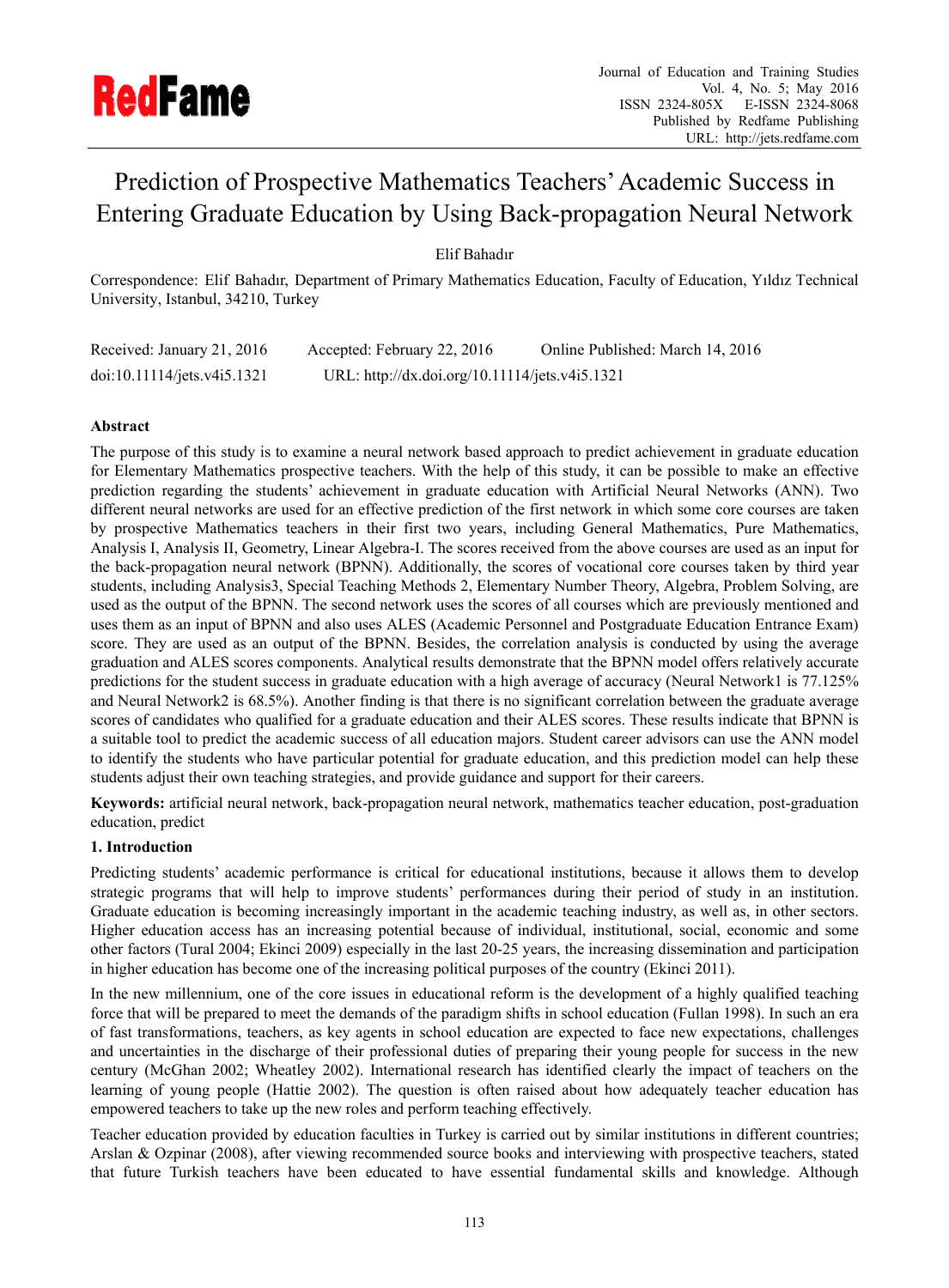prospective teachers are given sufficient pre-service education, certain studies show that teachers who are currently serving have difficulties in many different issues. For example; applying new primary school curriculum (Dindar & Yangin, 2007); integrating ICT in instruction (Goktas, Yildirim & Yildirim, 2008; Usluel, Mumcu & Demiraslan, 2007; Umay, 2004); reflective teaching skills (Duban & Kucukyilmaz, 2008); assessment (Orbeyi & Guven, 2008, Duban & Kucukyilmaz, 2008); teaching and learning processes (Kincal, Ergul & Timur, 2007).

All the above show that teachers still have certain weaknesses after the pre-service education they received. On the other hand, even experienced teachers face unexpected, extreme situations and problems that need to be overcome. At the same time, in this age of fast technological and social advancements, student needs are diversifying continuously along with the fast propagating knowledge (Alan and Kara, 2010).

In this case, graduate education is becoming more important. Graduate education provides teachers opportunities of gaining new knowledge and skills by influencing student learning through practicing these knowledge and skills and contributing school development by affecting other teachers. Teachers are supposed to have these knowledge and skills at the end of faculty (Day, 1999). The basic skills of mathematics teachers which are related with their personalities and professions, teaching-learning process and assessment are acquired or improved in graduate education (Alan and Kara; 2010).

Prospective Mathematics teachers prefer graduate education, because they want to teach effectively, continue their academic careers or find a more qualified job in private schools. The approval for graduate education is limited, but students' demands are increasing. Since there are limited chances for being a public teacher, prospective teachers try to have a graduate education to become more qualified for other choices.

Not all the students enter the graduate programs in Turkey because of the undergraduate and graduate education policy. ALES (Academic Personnel and Postgraduate Education Entrance Exam) score and the average graduation score are most important components to qualify for graduate education in Turkey. ALES is an exam used to indicate the level of basic logic and reasoning skills. Therefore, majority of prospective mathematics teachers can get high scores from this examination.

When we analyze the studies focusing teachers' graduate education, it is seen that they have been clustered around certain issues: problems faced by teachers having graduate degrees and suggestions to solve them (Kuzu & Becit, 2007; Guven & Tunç, 2007; Aslan, 2007; Bakioğlu & Gürdal, 2001), expectations of graduate students and actualization level of these expectations (Demir, 2007) efficiency of the graduate education obtained (Bumen, 2006). In an exceptional study, Alhas (2006), with a questionnaire, tried to determine the opinions of teachers having graduate degrees about skills they acquired and functions of graduate education.

The purpose of this research is to be able to make an effective prediction regarding the students' success in graduate education with Artificial Neural Networks (ANN) which is used as an effective prediction method in various sectors, as an alternative to traditional methods in the field of education. It was observed that there have been no studies, at least in Turkey, in order to make an effective prediction regarding the students' success in graduate education with Artificial Neural Networks (ANN).

Many of the prior studies involving graduate student performance have used linear regression models to estimate student academic performance based on their pre-admission record of achievements. Gayle and Jones (1973) and Baird (1975) found a significant positive relationship between Graduate Records Examination (GRE) scores and graduate grade point average (GPA) in graduate students. Studies by Lee (2010) used a neural network based approach for predicting the learning effect in design students with an average accuracy of 93.54%. Studies by Jun (2005) and Herrera (2006) provide a comprehensive overview of the theoretical models describing student persistence and dropout in both contact and distance education institutions. Deckro and Woundenberg (1972) studied nine variables as possible predictors of academic success among Kent State MBA students.

Paolillo (1982) employed step-wise regression in his study and found that the applicant's junior and senior undergraduate grade point average was the first variable to enter into the equation. Schwan (1988) found GPA to be significantly correlated with GMAT score, undergraduate grade point average, and junior/senior grade point average among Murray State University MBA students. This research is to be able to make an effective prediction regarding the students' success in graduate education with Artificial Neural Networks (ANN). Two different neural networks are used to effectively estimate the first network takes the grades of all courses taken by first-year Mathematics teacher candidates, including General Mathematics, Pure Mathematics, Analysis I, Analysis II, Geometry, Linear Algebra-I, and uses these grades as the input of the back-propagation neural network (BPNN). Additionally, the grades of professional core courses at the upperclassman level, including Analysis3, Special Teaching Methods 2, Elementary Number Theory, Algebra, Problem Solving, are used as the output of the BPNN. The second network takes the grades of all courses taken by all courses mentioned above and uses these grades as the input of BPNN and the grades of ALES (Academic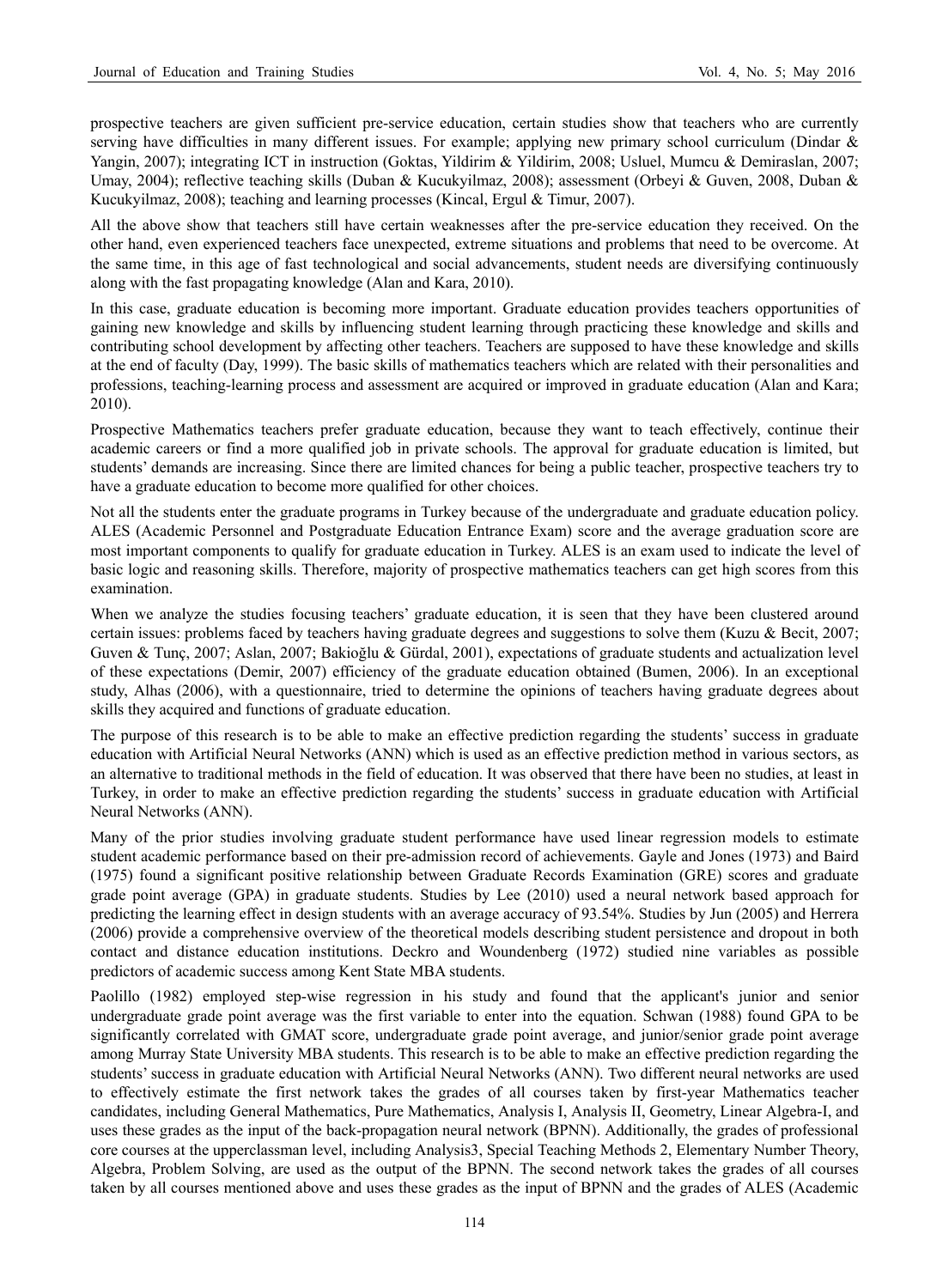Personnel and Postgraduate Education Entrance Exam) score, is used as the output of the BPNN. Additionally, the correlation analysis which was made with the average graduation and ALES score components.

"A Neural Network is basically a simplified model of the way the human brain processes information. It works by simulating a large number of interconnected simple processing units that resemble abstract versions of neurons. The processing units are arranged in layers. There are typically three parts in a neural network: an input layer, with units representing the input fields; one or more hidden layers; and an output layer, with a unit or units representing the output field(s). The units are connected with varying connection strengths (or weights). Input data are presented to the first layer, and values are propagated from one neuron to the other neuron on the next layer. Eventually, a result is delivered from the output layer. The network learns by examining individual records, generating a prediction for each record, and making adjustments to the weights whenever it makes an incorrect prediction. This process is repeated many times, and the network continues to improve its predictions until one or more of the stopping criteria have been met. Initially, all weights are random, and the answers that come out of the net are probably nonsensical. The network learns through training. Examples for which the output is known are repeatedly presented to the network, and the answers it gives are compared to the known outcomes. Information from this comparison is passed back through the network, gradually changing the weights. As training progresses, the network becomes increasingly accurate in replicating the known outcomes. Once trained, the network can be applied to future cases where the outcome is unknown" (SPSS, 2006).

"Several types of neural networks exist. Among them, the feed-forward neural networks are the most popular architectures due to their structural flexibility, good representational capabilities, and availability of a large number of training algorithms (Haykin, 1999). This Network comprises neurons arranged in layers in which every neuron is connected to all neurons of the next layer (a fully connected network). Multilayer perception neural networks (MLPs) are a type of feed-forward network consisting of an input layer of nodes followed by two or more layers of neurons with the last layer being the output layer. The input layer is first layer and it accepts symptoms, signs, and experimental data. The layers between the input and output layers are referred to as hidden layers. Outputs of neurons in one layer are inputs for the next layer. There are no connections between non-adjacent layers and no connections between neurons in the same layer. Connections between layers go in only one direction, i.e. there are no feedbacks. The back-propagation algorithm is most widely used to adjust the network parameters which were established by Rumelhart, Hinton, and Williams (1986). According to this algorithm, information is passed forward from the input nodes through the hidden layers to the output nodes and the error between the desired response and the actual response of the network is computed. This error signal is then propagated backwards to the input neurons adjusting the network weights and biases.

This process is repeated for each sample in the training set. As soon as the entire training set has been presented to the network, an epoch has elapsed. The training phase may comprise several epochs (Lykourentzou, Giannoukos, Mpardis, Nikolopoulos, & Loumos, 2009). A popular approach to optimizing the performance of back-propagation is the Levenberg–Marquardt algorithm (Marquardt, 1963) which has been exposed to increase the speed of convergence and effectiveness of the moderate-sized network training (Hagan, Demuth, & Beale, 1996; Hagan & Menhaj, 1994). During the training phase, a network may end up memorizing the training data and thus lose its ability to generalize from the training samples to an unseen population. This phenomenon is called over-fitting and can be avoided by employing a separate data set called the validation set. The network parameters are estimated based only on the training set and the performance of the network is assessed by computing the MSE on the validation set. When the network performance deteriorates, it usually means that over-fitting has occurred. Training then stops and the parameters of the best previously trained network are stored. The training phase can be terminated by reaching a minimum in the cost function, by meeting the performance goal, or by detecting that the validation set produced increasing MSE. Finally, after the training is finished, the network test phase occurs. During this phase, unseen data are presented to the trained network to appraise its performance. These data comprise the test set that is disjoint to both the training and the validation data sets" (Kardan et al, 2013:4).

# **2. Method**

This study aims to analyze the usage of the BPNN model as a decision-making tool to predict learning effect for students of Elementary Mathematics Teaching students. During the process of making predictions regarding the academic achievements of prospective teachers; students' scores from specified courses during graduate education and ALES scores were taken into consideration and it was tried to predict the achievements of students by using all these data as predictive variables. Additionally, the correlation analysis was made between academic graduation average point (GPA) and ALES scores components.

# *2.1 Collecting Data*

The study collected the grade information of students who graduated from the Department of Mathematics Education.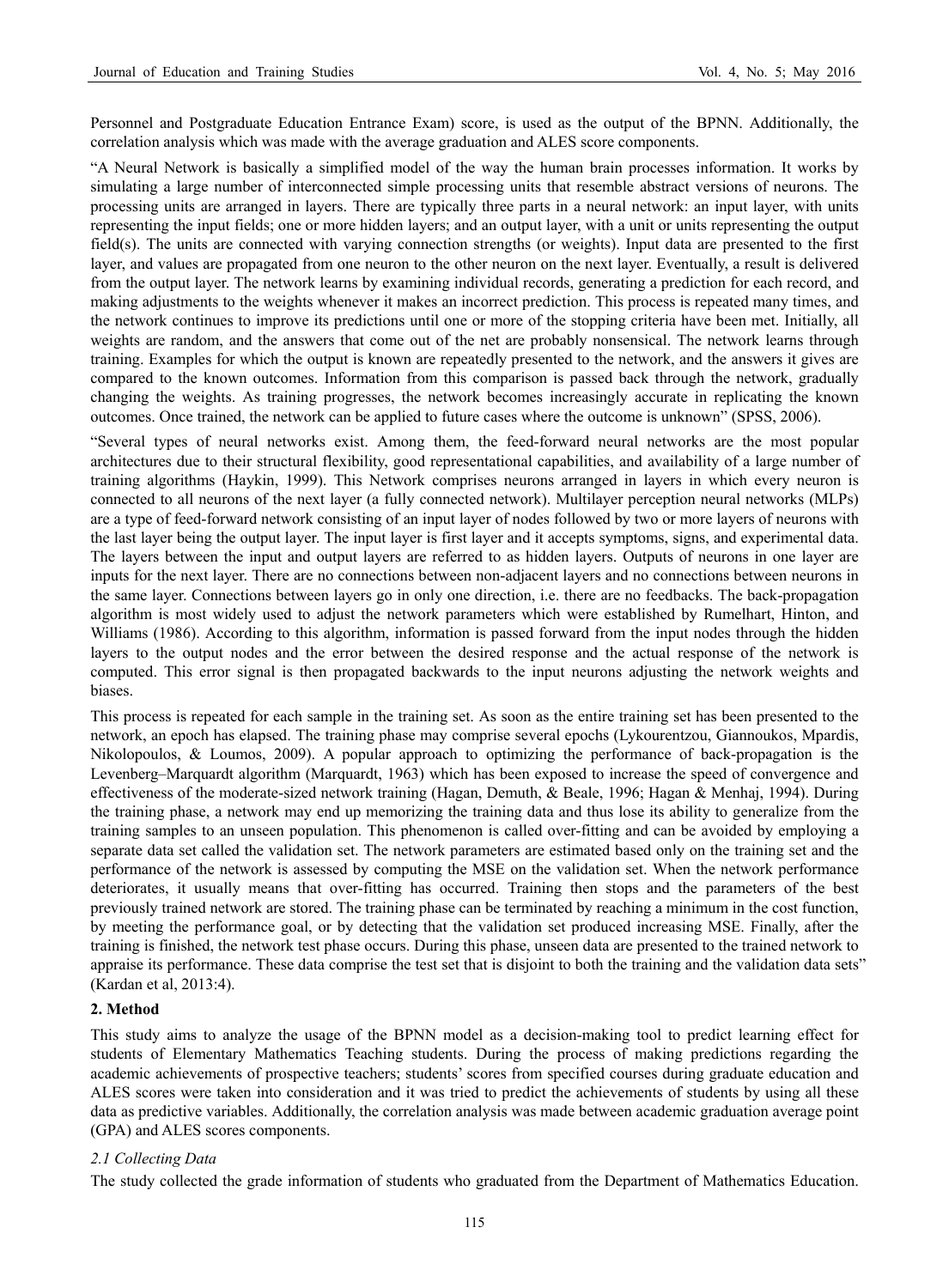The information comprised not only the first-year grades of the students in all courses, including General Mathematics, Pure Mathematics, Analysis I, Analysis II, Geometry, Linear Algebra-I, but also the professional core course grades at the next grade level, including Analysis3, Special Teaching Methods 2, Elementary Number Theory, Algebra, Problem Solving.

Grade information was recorded for 220 students in total. Afterwards, this information was employed for the training and testing stages of the BPNN. In order to assess the ability of the BPNN model to predict learning effect in students of Elementary School Mathematics teaching, 176 data sets (80% of the total grades information) were randomly selected from the 220 data sets of the total grade information used for BPNN model building; i.e. the training samples. The remaining 44 data sets (20% of the total grades information) then were used to test the prediction accuracy of the BPNN model; i.e. the testing samples.

Table 1. The Data Set of the Implementation

| Data | Set | Different Universities Educational<br>Sciences.                                                     | Input Years | Number of Data | Total |
|------|-----|-----------------------------------------------------------------------------------------------------|-------------|----------------|-------|
| No.  |     | <b>Teaching Elementary School Mathematics</b>                                                       |             |                |       |
|      |     | who are getting/got a master's degree between                                                       | 2006        | 4              |       |
|      |     | 2006-2010 (only Marmara University)                                                                 | 2007        |                |       |
|      |     |                                                                                                     | 2008        |                |       |
|      |     |                                                                                                     | 2009        | 11             |       |
|      |     |                                                                                                     | 2010        | 13             | 80    |
|      |     |                                                                                                     | 2011        | 15             |       |
|      |     |                                                                                                     | 2012        | 14             |       |
|      |     |                                                                                                     | 2013        | 12             |       |
|      |     | who graduated from graduate education in years                                                      | 2008-2011   | 140            |       |
|      |     | 2010-2011                                                                                           |             |                | 140   |
|      |     | (3 Different Universities)                                                                          |             |                |       |
|      |     | who entered a faculty in 2010 and continue his/her<br>graduate education (3 Different Universities) | 2010-2014   | 152            | 152   |

Data were collected from 3 different universities (Marmara University, Yıldız Technical University, Necmettin Erbakan University). The data used in this study were taken from Marmara and Necmettin Erbakan Universities for the training of the network because Yıldız Technical University graduate education program is not ready yet.

In the data set, the data are separated randomly into two sections as training and test sets. Training set is mainly used to learn which is suitable to the significance of the data. Test set is completely used for evaluating the performance of a specific classifier. The training set is used for the training of the networks and the test set is used for assessing the performance of training in the implementation. 80 % of the data set is composed of training set and 20 % of it is composed of test set. Besides, before this analysis, the number of neurons at the secret layer is determined by looking at the significance of a classifier which is called as validity set.

In order to evaluate the number of secret layers in a problem, the performance of the validity data is analyzed. In order to test the performance of the network structure, Mean Square Error (MSE) and Mean Absolute Error are employed.

For the network, 1000 iterations were carried out. As a result of the neural network analysis, separate classification tables were obtained for each set. The accuracy percentages obtained from each set are different. While calculating the general accuracy percentage, the results obtained from three sets should be combined.

The accurate classification percentage of the training set was found for each event. Absolute error mean and mean square error were found. Training set classification table was created for implementation that will be predicted and the accurate classification percentage was found for test set. In order to obtain classification table according to ANN implementation, training, validity and test sets were combined. The assigning values are added while combination is being carried out. The obtained data were given in tables at the end of the section regarding implementation.

# **3. Method of Analysis and Results**

Two different network structures were used for the study. ALES score and graduation point are two important requirements to be admitted for graduate education. BPNN was employed in order to recognize the links between graduate score and ALES score for predicting prospective teachers' entering graduate education. In addition, the correlation analysis was made between academic graduation average point (GPA) and ALES scores components.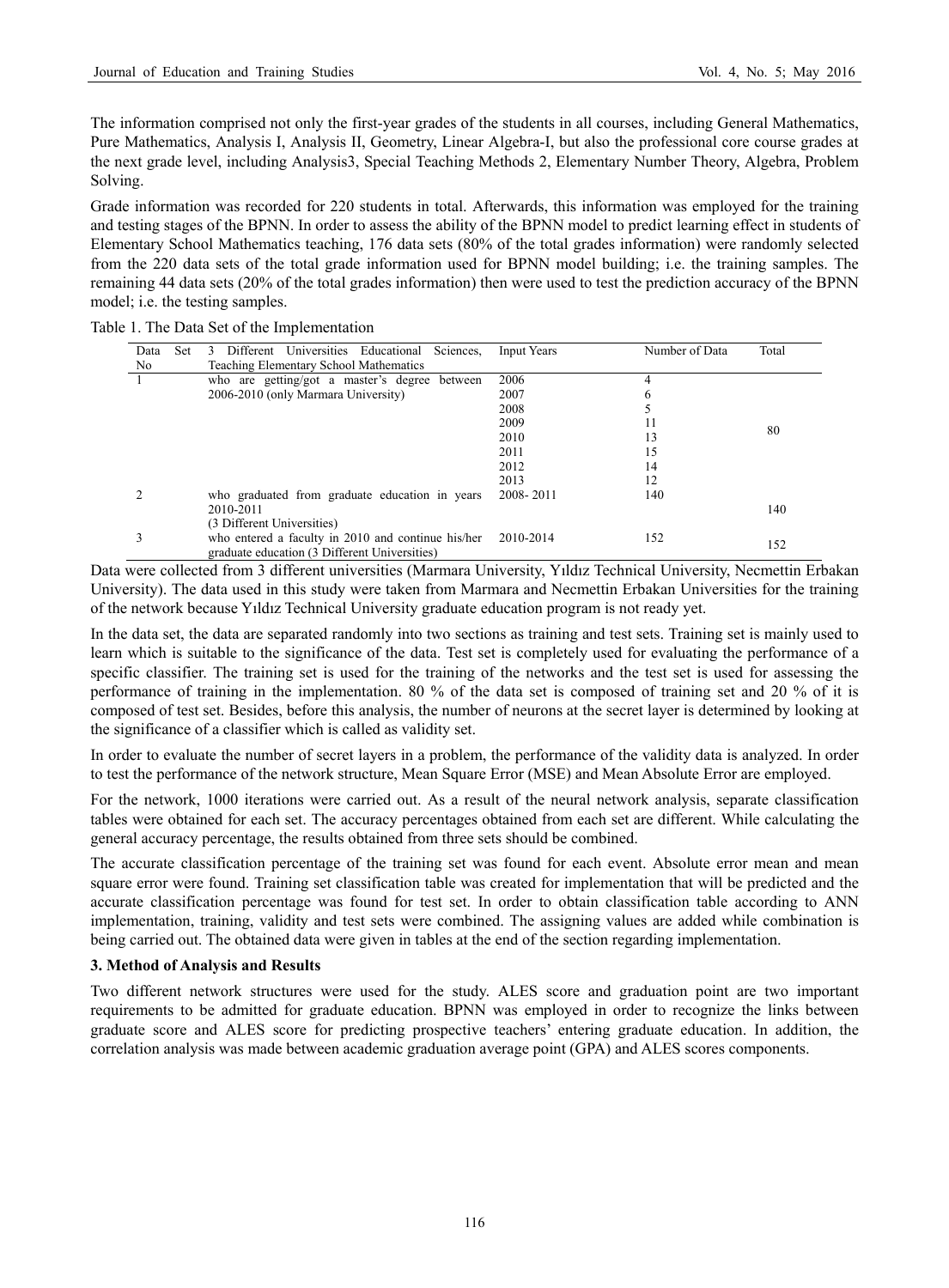

Figure 1. Architecture of three-layer BPNN in this study (Neural network 1: 6 Input, 5 Output Layered Network Model.)

The network1 shown in Figure 1 is a feed-forward neural network which consists of three layers. The input layer has a total of 6 nodes. Each node represents first-year courses of a graduate education. The output layer has 5 nodes which represent the upperclassman courses a graduate education. The network2 shown in Figure 2 is a feed-forward neural network which consists of three layers. The input layer has a total of 11 nodes. Each node represents a graduate courses. The output layer has one node which represents the ALES score.

Input layer:

The input layer, including General Mathematics, Pure Mathematics, Analysis I, Analysis II, Geometry, Linear Algebra-I, are taken as input variables (i.e. input nodes) in the input layer of the BPNN. Therefore, the input layer contains a total of six nodes.

Output layer:

The output layer, including Analysis III, Special Teaching Methods 2, Elementary Number Theory, Algebra, and Problem Solving are used as the output variables (i.e. output nodes). The output layer contains these five nodes.

The academic achievement prediction was made with the field courses taken at the first years of the faculty for the analyses carried out by moving from the grade data of the 292 students. The network pattern of BPNN which has 6 inputs and 5 output layers used in the study can be seen in figure 1. The information which is given after the figure is as in the following; the input and output layers in ANN, the number of examples and the transfer function of the BPNN model together with the number of operation elements at secret layer, learning theorem and threshold level which was identified for obtaining the expected error value. Mean square error (MSE) value kept learning until it reached the threshold level. While doing this, it employed the minimum function. When the expected error value was reached, the number of learning was stopped before reaching 10000.

58 of 292 data were used to test data. The data in the training set and the network were trained and the possibility of generalizing the results produced by the network was tested. For the test data, 29 data in our data table were selected as Successful '1', and the other 29 data were selected as Unsuccessful '0'. The total number of the test data was 58. The training of network lasted during 10000 iteration and then it was over. However, if the set of MSE for the verification set had increased, the training would have been stopped at that point before 10000 iteration. The regulation of significances was carried out after all the samples in the training set had been shown to network.

# Input layer for figure 2:

The input layer, including General Mathematics, Pure Mathematics, Analysis I, Analysis II, Geometry, Linear Algebra-I, Analysis III, Special Teaching Methods 2, Elementary Number Theory, Algebra, Problem Solving are taken as input variables (i.e. input nodes) in the input layer of the BPNN. Therefore, the input layer contains a total of eleven nodes.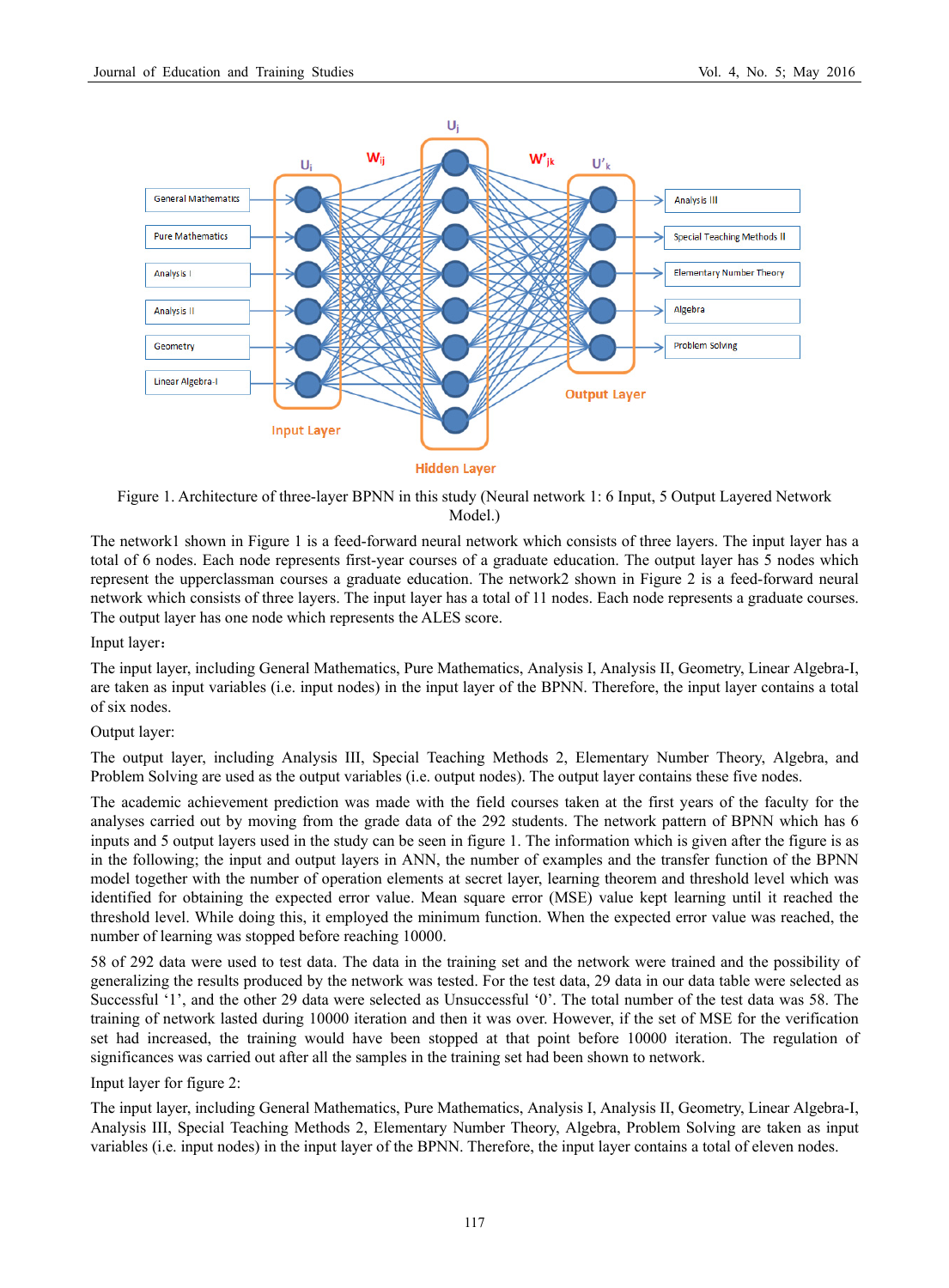Output layer for figure 2:

The output layer, including ALES score is used as the output variables (i.e. output nodes). The output layer contains one node. The academic achievement prediction was made with the field courses taken at the first years of the faculty for the analyses carried out by moving from the grade data of the 140 students. The network pattern of BPNN which had 11 inputs and 1 output layers used in the study can be seen in figure 2. The information which is given after the figure are as in the following; the input and output layers in ANN, the number of examples and the transfer function of the BPNN model doing this, it employs the minimum function. When the expected error value was reached, the number of learning was stopped before reaching 10000.

28 of 292 data were used as the test data. The data in the training set and the network were trained and the possibility of generalizing the results produced by the network was tested. For the test data, 14 data in our data table were selected as Successful '1', and the other 14 data were selected as Unsuccessful '0'.together with the number of operation elements at secret layer, learning theorem and threshold level which was identified for obtaining the expected error value. Mean square error (MSE) value keeps learning until it reaches the threshold level.

The total number of the test data was 58. The training of network lasted during 10000 iteration and then it was over. However, if the set of MSE for the verification set had increased, the training would have been stopped at that point before 10000 iteration. The regulation of significances was carried out after all the samples in the training set were shown to network.



Figure 2. Architecture of three-layer BPNN in this study (Neural network 2: 11 Input, 1 Output Layered Network Model.)

# *3.1 Experimental Results*

# *Results of ANN 1*

In our case, a back-propagation network with three layers seemed to be the most appropriate. The input layer had 6 neurons and the output layer had 5 neurons and the number of nodes in the hidden layer was 8. The prediction equation predicted classification group membership correctly with an average of 77.125%

# *Results of ANN 2*

In our case, a back-propagation network with three layers seemed to be the most appropriate. The input layer had 11 neurons and the output layer had 1neuron and the number of nodes in the hidden layer was 6. The prediction equation predicted classification group membership correctly with an average of 68.5%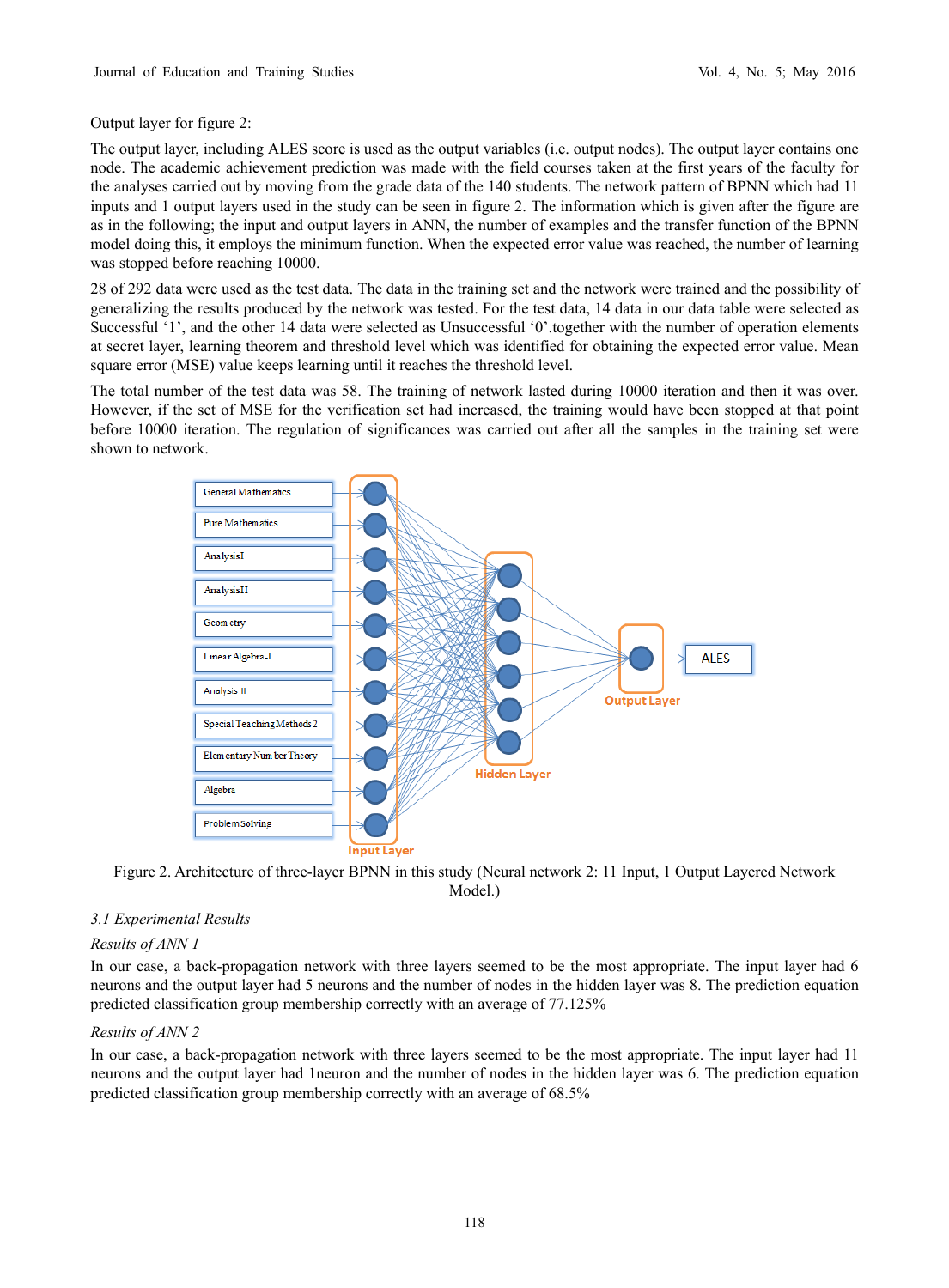| Performance     | Successful | Unsuccessful |  |
|-----------------|------------|--------------|--|
| <b>MSE</b>      | 0.22       | 0.21         |  |
| <b>NMSE</b>     | 2.18       | 2.15         |  |
| <b>MAE</b>      | 0.36       | 0.35         |  |
| Min Abs Error   | 0.00       | 0.00         |  |
|                 | 0.21       | 0.21         |  |
| Percent Correct | 71.18      | 65.82        |  |

Table 2. Performance when tested with testing data.

After optimizing the network's structure and training the data within 1000 epochs, we tested the network's predictive power on the data set. The network successfully classified the data as 68.5%

### *Results of correlation analysis*

The correlation analysis was made between the average graduation point (GPA) and ALES score components. Table 3. The correlation between the average graduation and ALES score

|                       |                     | The<br>average<br>graduation | ALES score |
|-----------------------|---------------------|------------------------------|------------|
| <i>The</i><br>average | Pearson Correlation |                              | .422       |
| graduation            | $Sig. (2-tailed)$   |                              | .256       |
|                       |                     | 80                           | 80         |
| ALES score            | Pearson Correlation | .422                         |            |
|                       | $Sig. (2-tailed)$   | .256                         |            |
|                       |                     | 80                           | 80         |

According to the correlation results; the correlation between the average graduation and ALES score seemed to have had no significant correlation between the two data  $(r = 0.422, p > .05)$ . This analysis was carried out with the students who received/were receiving graduate education between the years of 2006 -2013.

#### Table 4. Prediction results from two different Neural Networks

| <b>Methods</b>  | Overall Accuracy | Sum of Mean Square Error<br>(MSE) | Mean Absolute Error<br>(MAE) |
|-----------------|------------------|-----------------------------------|------------------------------|
| Neural Network1 | 77.125           | 0.18                              | 0.30                         |
| Neural Network2 | 68.5             | 0.21                              |                              |

Recognizing that prediction constitutes an excellent first toward intervention and considering the classification power of ANN's turned into ANN technology to predict successful academic achievement rates.

### **4. Discussion**

The research tested which model should be used to predict success the artificial neural networks model to what extent succeeded and focused on determining which predictions made with the help of these models had successful outcomes. It also showed the value of the ANN. It is possible to determine and guide prospective teachers who are planning to have graduate education in accordance with the successful forecasts of prediction methods.

The identification of the contributory parameters can be conducted by performing sensitivity analysis. Saltelli at. all. (2004), Karamouzis & Vrettos (2008) have reached similar conclusions in their studies. Although the difference in error values produced by prediction models mentioned in studies was not high, the fact that neural network model was more successful than all the other data sets showed us that artificial neural network technique could be an alternative technique for classical statistic methods in educational studies depending on prediction. The findings are quite consistent with other published research results. For example, Lee (2010), Naik& Rogotman (2009), Ibrahim & Rusli (2007), Schwan (1988), Amanatiadis, Mitsinis, & Maditinos (2014)

According to the correlation results; the correlation between the average graduation and ALES score seemed to have had no significant correlation between the two data ( $r = 0.422$ ,  $p > .05$ ). This analysis was carried out with the students who received/were receiving graduate education between the years of 2006 -2013.

ALES is an exam based on logic and reasoning skills, so majority of prospective mathematics teachers receive high marks from this examination. That there was no significant relationship between GPA and ALES scores can be explained by high scores of the mathematics teaching students. These results indicate that BPNN is a suitable tool for predicting success of the students who are studying in education majors. Student career advisors can use the ANN model to identify the students who have particular potential for graduate education, and this prediction model can help these students adjust their own teaching strategies, and provide guidance and support for their careers.

Following studies should identify the student parameters that can be contributory to successful predictability rates. For example; students' genders, family incomes, foreign language knowledge, etc. can be taken into consideration in the future studies.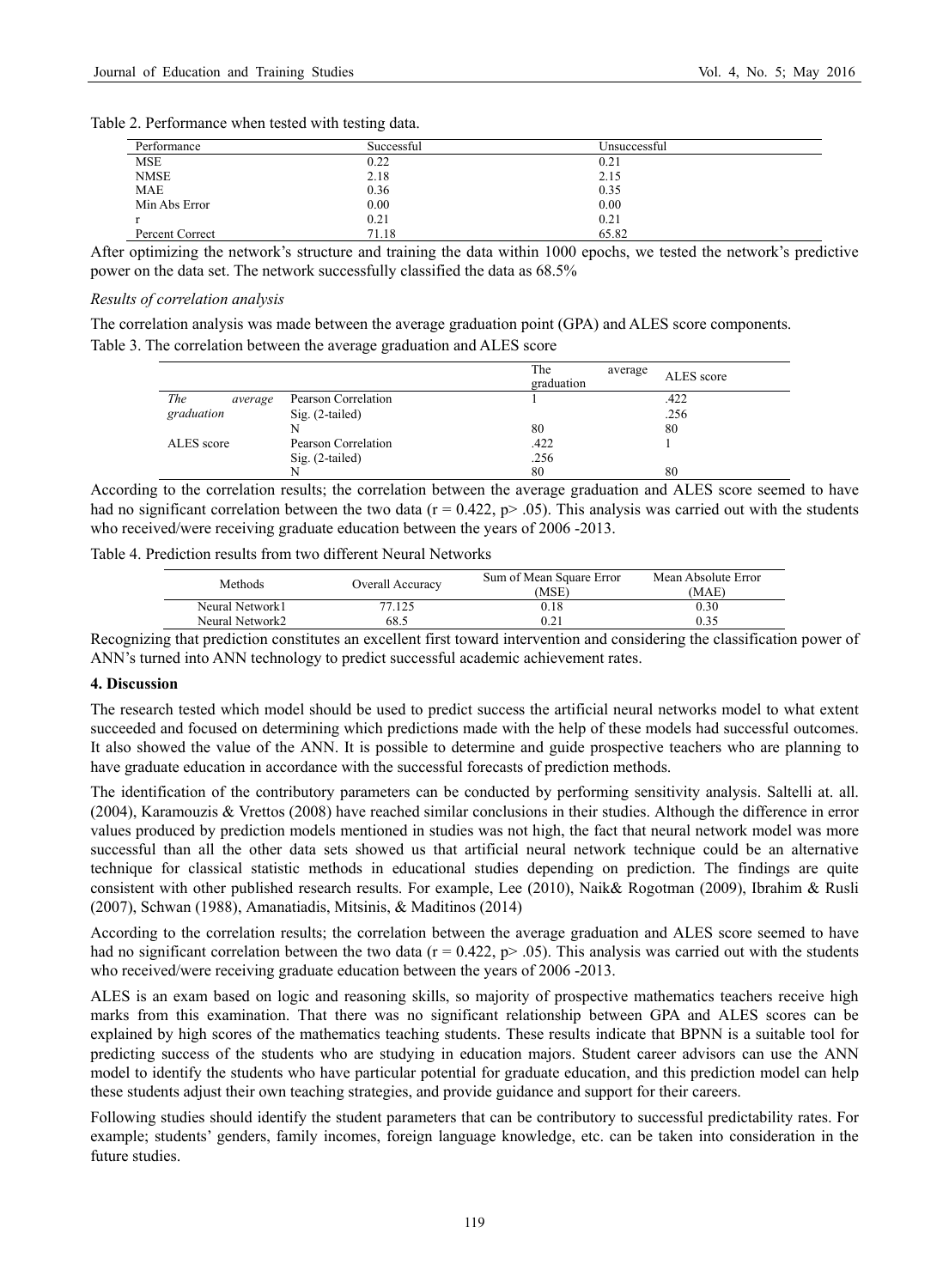#### **References**

- Alhas, A. (2006). *Lisansüstü eğitim yapmakta olan Milli Eğitim Bakanlığı öğretmenlerinin lisansüstü eğitime bakış açıları*. "Graduate graduate education perspectives of the Ministry of Education to make education teacher".Master's Dissertation, Institute of Educational Sciences, Gazi University, Ankara. http://tez2.yok.gov.tr/
- Amanatiadis, A., Mitsinis, N., & Maditinos, D. (2014). A Neural Network-Based Approach For User Experience Assessment, *Behaviour & Information Technology*. http://dx.doi.org/10.1080/0144929X.2014.921728
- Arslan, S., & Kara, F. (2010). The Postgraduate Education of Teachers and its Effects on Their Instructional Activities**.**  *Turkish Journal of Computer and Mathematics Education, 1*(2), 133-147.
- Arslan, S., & Ozpinar, I. (2008). Öğretmen Nitelikleri: İlköğretim Programlarının Beklentileri ve Eğitim Fakültelerinin Kazandırdıkları. "Teacher Qualifications: Gains and Education Department of Primary Education Curriculum Expectations". *Necatibey Eğitim Fakültesi Elektronik Fen ve Matematik Eğitimi Dergisi*, *2*, 38–63.
- Aslan, G. (2007). Ankara Üniversitesi Eğitim Bilimleri Enstitüsüne kayıtlı doktora öğrencilerinin lisansüstü öğretime ilişkin sorunları. "Graduate education related problems of registered doctoral students at Ankara University Institute of Education Sciences" *Milli Eğitim Dergisi*, *174*, 250-269.
- Baird, L. L. (1975). Comparative Prediction of First Year Graduate and Professional School Grades in Six Fields. *Educational and Psychological Measurement*, 941-946. http://dx.doi.org/10.1177/001316447503500423
- Bakioglu, A., & Gürdal, A. (2001). Lisansüstü tezlerde danışman ve öğrencilerin rol algıları: yönetim için göstergeler, "In graduate thesis advisor and role perception of students: Indicators for management, *Hacettepe University Journal of Education*, *21*, 9–18.
- Bumen, N. T. (2006). Doktora eğitimi yapan öğrencilere yönelik yürütülen "Öğretimde Planlama ve Değerlendirme" ile "Gelişim ve Öğrenme" derslerinin değerlendirilmesi, "Doctoral education for students who carried out the "Planning and Evaluation in Teaching" and "Learning and Development" course of evaluation, *Journal of Theory and Practice in Education*, *6*, 9–43.
- Day, C. (1999). Developing teachers: the challenges of lifelong learning. London: Falmer Press.
- Demir, C. (2007). Lisansüstü eğitim Alan öğrencilerin eğitim-öğretim sürecinden beklentileri ve beklentilerinin gerçekleşme düzeyi. "Graduate education achievement levels of students' expectations and the expectations of the educational process "(Paper presented at the 3th Lisansüstü Eğitim Sempozyumu, Eskişehir).
- Dindar, H., & Yangın, S. (2007). İlköğretim Fen ve Teknoloji Dersi Öğretim Programına geçiş sürecinde öğretmenlerin bakış açılarının değerlendirilmesi, "Evaluation of Primary Curriculum Science and Technology teachers' perspectives on the transition process", *Kastamonu University Education Journal*, *15*, 185–198.
- Drecko, R. F., & Wounderberg, H. W. (1977). MBA Admission Criteria and Academic Success. *Decision Sciences*, *8*, 765-769. http://dx.doi.org/10.1111/j.1540-5915.1977.tb01120.x
- Duban, N., & Kucukyılmaz, A. (2008). Sınıf Öğretmeni Adaylarının alternatif ölçmedeğerlendirme yöntem ve tekniklerinin uygulama okullarında kullanımına ilişkin görüşleri, "Class teacher assessment and evaluation methods and techniques of alternative views on the use of candidate applications in schools", *Elementary Education Online*, *7*(3), 769–784.
- Ekinci, C. E. (2009).Türkiyede yükseköğretimde öğrenci harcama ve maliyetleri, "Students in higher education spending and costs in Turkey", *Eğitim Ve Bilim*, *34*(154), 119-133.
- Ekinci, C. E. (2011). Bazı sosyo ekonomik etkenlerin Türkiyede yükseköğretime katılım üzerindeki etkileri. "Some socio-economic factors impact on participation in higher education in Turkey", *Eğitim ve Bilim, 36*(160), 281-297
- Fullan, M. (1998). The Meaning Of Educational Change: A Quarter Of A Century Of Learning, *International Handbook of Educational Change Kluwer International Handbooks of Education*, *5*, 214-228.
- Gayle, J. B., & Jones, T. H. (1973). Admission Standards for Graduate Study in Management. *Decision Sciences*, 421-425. http://dx.doi.org/10.1111/j.1540-5915.1973.tb00566.x
- Gok, T., & Sılay, I. (2008). Fizik eğitiminde işbirlikli öğrenme gruplarında problem çözme stratejileri öğretiminin problem çözmeye yönelik tutum üzerindeki etkileri, *Journal of Theory and Practice in Education*, *4*, 253–266.
- Goktaş, Y., Yildirim, Z., & Yildirim, S. (2008). Bilişim Teknolojilerinin ilköğretim ve ortaöğretim ile bütünleştirilmesindeki anahtarlar: öğretmenlerin algıları ve kullanımları, *Hacettepe University Journal of Education*, *34*, 127–139.
- Guven, I., & Tunç, B. (2007). Lisansüstü öğretim öğrencilerinin akademik sorunları (Ankara Üniversitesi Eğitim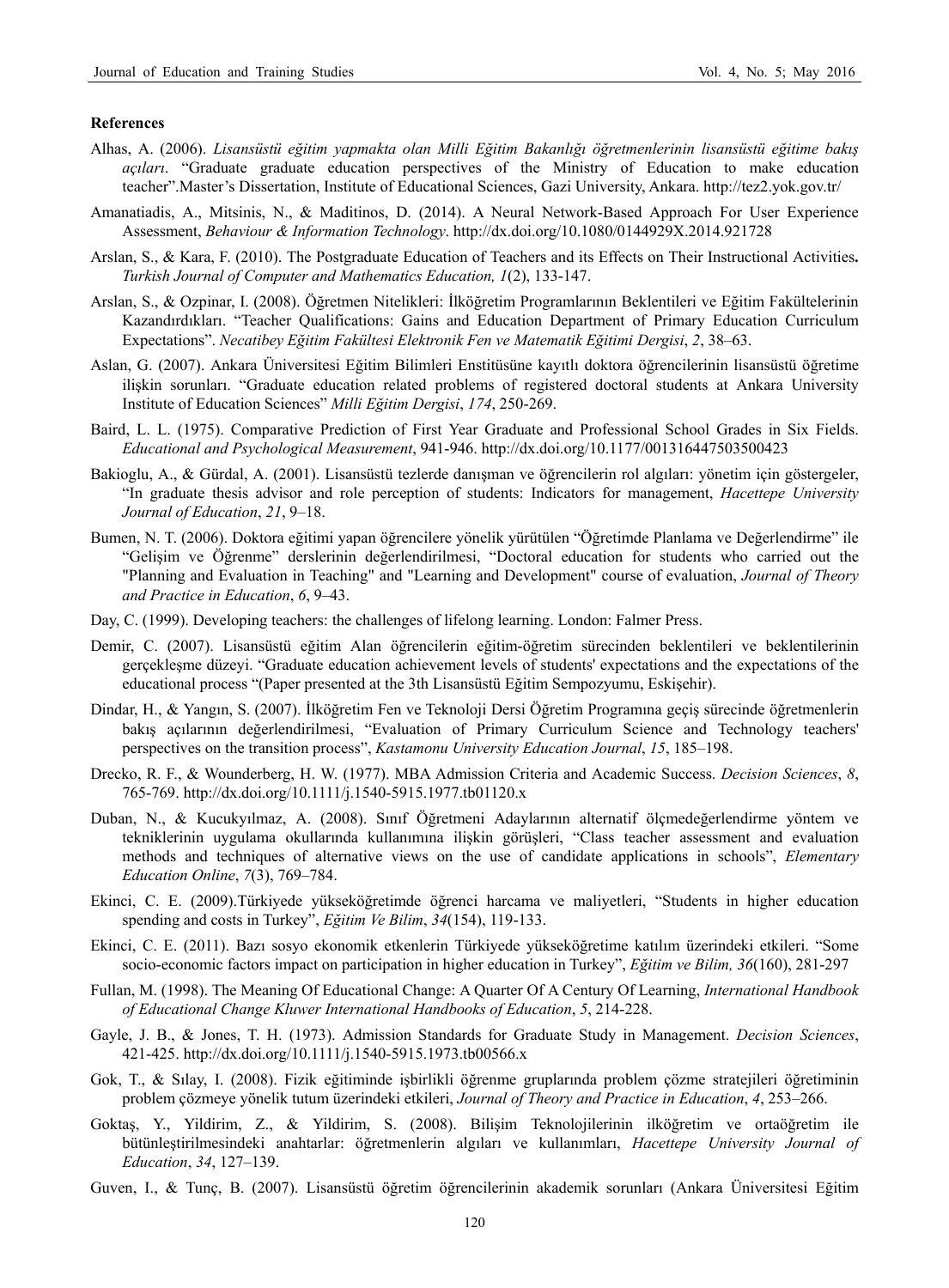Bilimleri Enstitüsü Örneği), "Academic problems of students graduate faculty (Ankara University Institute of Educational Sciences Example)", *Milli Eğitim Dergisi*, *173*, 157–171.

- Hagan, M. T., Demuth, H. B., & Beale, M. H. (1996). Neural network design. Boston: PWS Publishing. Herrera, O. L. (2006). *Investigation of the role of pre- and post-admission variables in undergraduate institutional persistence, using a Markov student flow model*. PhD Dissertation, North Carolina State University, USA.
- Hattie, J. A. C. (2002). Classroom Composition and Peer Effects, *International Journal of Educational Research, 37*(5), 449–481. http://dx.doi.org/10.1016/S0883-0355(03)00015-6
- Haykin, S. (1999). *Neural networks: A comprehensive foundation* (2nd ed.). New York: Prentice-Hall.
- Ibrahim, Z., & Rusli, D. (2007). Predicting Students' Academic Performance: Comparing Artificial Neural Network, Decision Tree and Linear Regression. 21st Annual SAS Malaysia Forum, 5th September 2007
- Jun, J. (2005). *Understanding dropout of adult learners in e-learning*. PhD Dissertation, The University of Georgia, USA.
- Karamouzis, S. T., & Vrettos, A. (2008). An artificial Neural Network for Predicting Student Graduation Outcomes, Proceedings of the World Congress on Engineering and Computer Science WCECS2008, San Francisco, USA
- Kardana, A. A., Sadeghia, H., Ghidaryb, S. S., & Sania, M. R. F. (2013). Prediction of Student Course Selection ın Online Higher Education İnstitutes Using Neural Network, *Computers & Education, 65*, 1–11. http://dx.doi.org/10.1016/j.compedu.2013.01.015
- Kıncal, R., Ergül, R., & Timur, S. (2007). Fen Bilgisi öğretiminde işbirlikli öğrenme yönteminin öğrenci başarısına etkisi, *Hacettepe University Journal of Education*, *32*,156–163.
- Kuzu, A., & Becit, G. (2007). Öğretmenlerin lisansüstü eğitimde karşılaştıkları sorunlar ve çözüm önerileri. (Paper presented at the 3th Lisansüstü Eğitim Sempozyumu, Eskişehir).
- Lee, Y. (2010). Neural network based approach for predicting Learnıng effect ın design students. *The International Journal of Organizational Innovation, 2*(3).
- Lykourentzou, L., Giannoukos, L., Mpardis, G., Nikolopoulos, V., & Loumos, V. (2009). Early and dynamic student achievement prediction in e-learning courses using neural networks. *Journal of the American Society for Information Science and Technology, 60*(2), 372–380. http://dx.doi.org/10.1002/asi.20970
- Lykourentzou, L., Giannoukos, L., Nikolopoulos, V., Mpardis, G., & Loumos, V. (2009). Dropout prediction in e-learning courses through the combination of machine learning techniques. *Computers & Education, 53*(3), 950– 965. http://dx.doi.org/10.1016/j.compedu.2009.05.010
- Marquardt, D. W. (1963). An algorithm for least-squares estimation of non-linear parameters. *Journal of the Society for Industrial and Applied Mathematics, 11*(2), 431–441. http://dx.doi.org/10.1137/0111030
- McGhan, B. (2002). A Fundamental Education Reform: Teacher-Led Schools, *Phi Delta Kappa International, 83*(7), 538-540. http://www.jstor.org/stable/20440190
- Naik, B., & Ragothaman, S. (1997) Using Neural Network to Predict MBA Student Success. *Journal of Education for Business*, 69-74.
- Orbeyi, S., & Guven, B. (2008). Yeni İlköğretim Matematik Dersi Öğretim Programı'nın değerlendirme öğesine ilişkin öğretmen görüşleri, "New Mathematics Teacher Education Program of opinion regarding the evaluation items", *Journal of Theory and Practice in Education*, *4*(1), 133–147.
- Paolillo, J. G. P. (1982). The Predictive Validity of Selected Admission Variables Relative to GPA in a Master of Business Administration Program. *Educational and Psychological Measurement*, 1163-1167. http://dx.doi.org/10.1177/001316448204200423
- Rumelhart, D. E., Hinton, G. E., & Williams, R. J. (1988). Learning representations by back-propagating errors. *Cognitive modeling*, *5*(3), 1. https://books.google.com.tr/books
- Saltelli, A., Tarantola, S., Campolongo, F., & Ratto, M. (2004). Sensitivity Analysis in Practice. A guide to Assessing Scientific Models, John Wiley& Sons Publishers. https://books.google.com.tr/books
- Schwan, E. S. (1988). MBA Admissions Criteria: An Empirical Investigation and Validation Study. *Journal of Education for Business*, 158-162. http://dx.doi.org/10.1080/08832323.1988.10117300
- Tural, K. (2004). Küreselleşme ve Üniversiteler. "Globalization and Universities", Ankara kök yayıncılık
- Umay, A. (2004). İlköğretim Matematik Öğretmenleri ve Öğretmen Adaylarının öğretimde Bilişim Teknolojilerinin